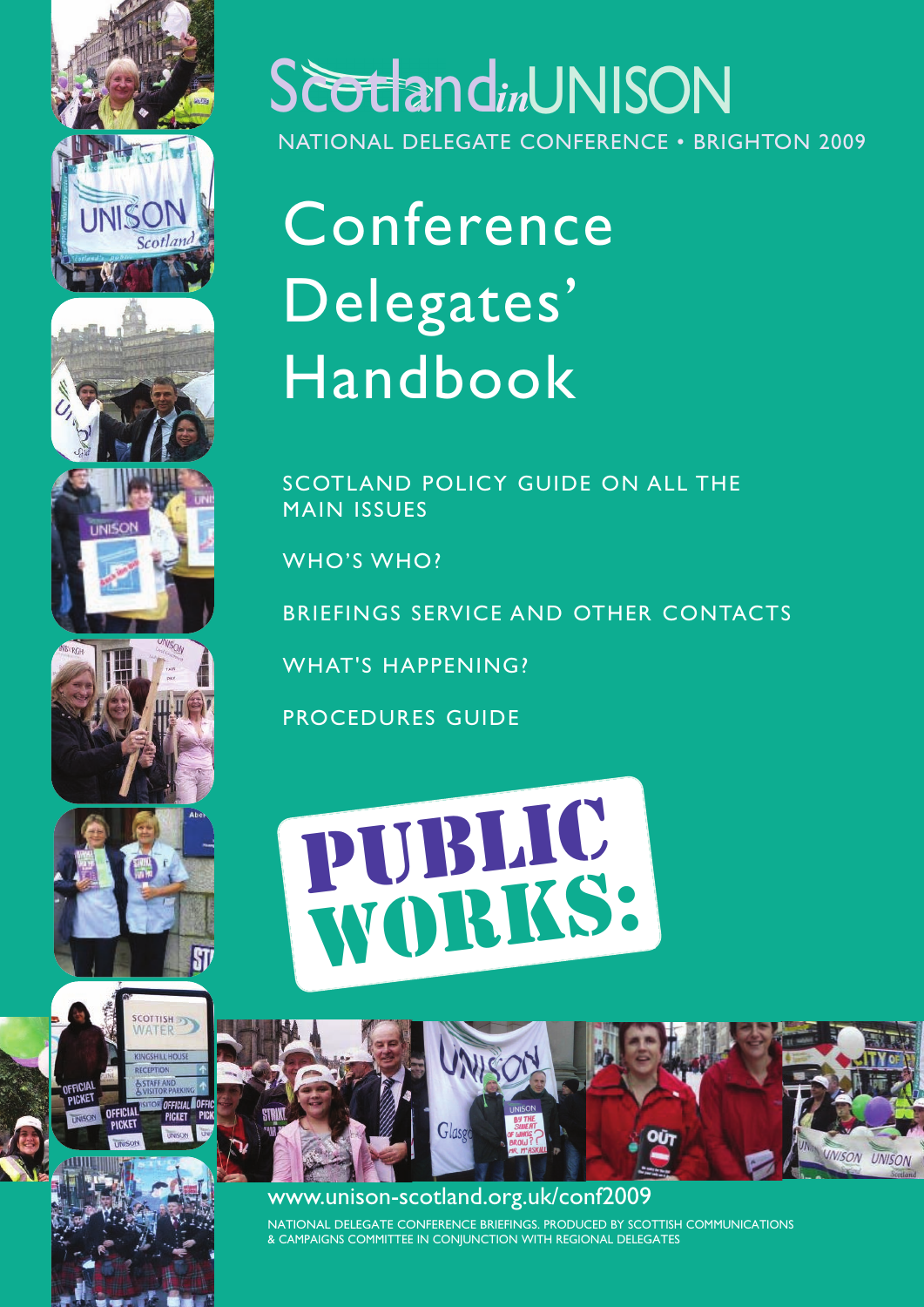## Welcome to Conference BRIGHTON 2009



## **Contents**

| Who's who, or handy folk to know                         | $\overline{2}$ |
|----------------------------------------------------------|----------------|
| Scotland policy guide to all the main Conference debates | 3              |
| Did I just miss something? Conference mysteries revealed | 6              |
| What's happening? A guide for new delegates and old      |                |
| ones who were afraid to ask.                             | 7              |
| Conference Briefings and Website Team                    | 8              |
| Handy hints for delegates                                | 8              |
|                                                          |                |

**Don't forget the meeting of Scottish Branches on: MONDAY 15 JUNE 5.30PM - Details to follow**.

**Local Government Branches will also meet at 5.30 on Saturday 13 June.**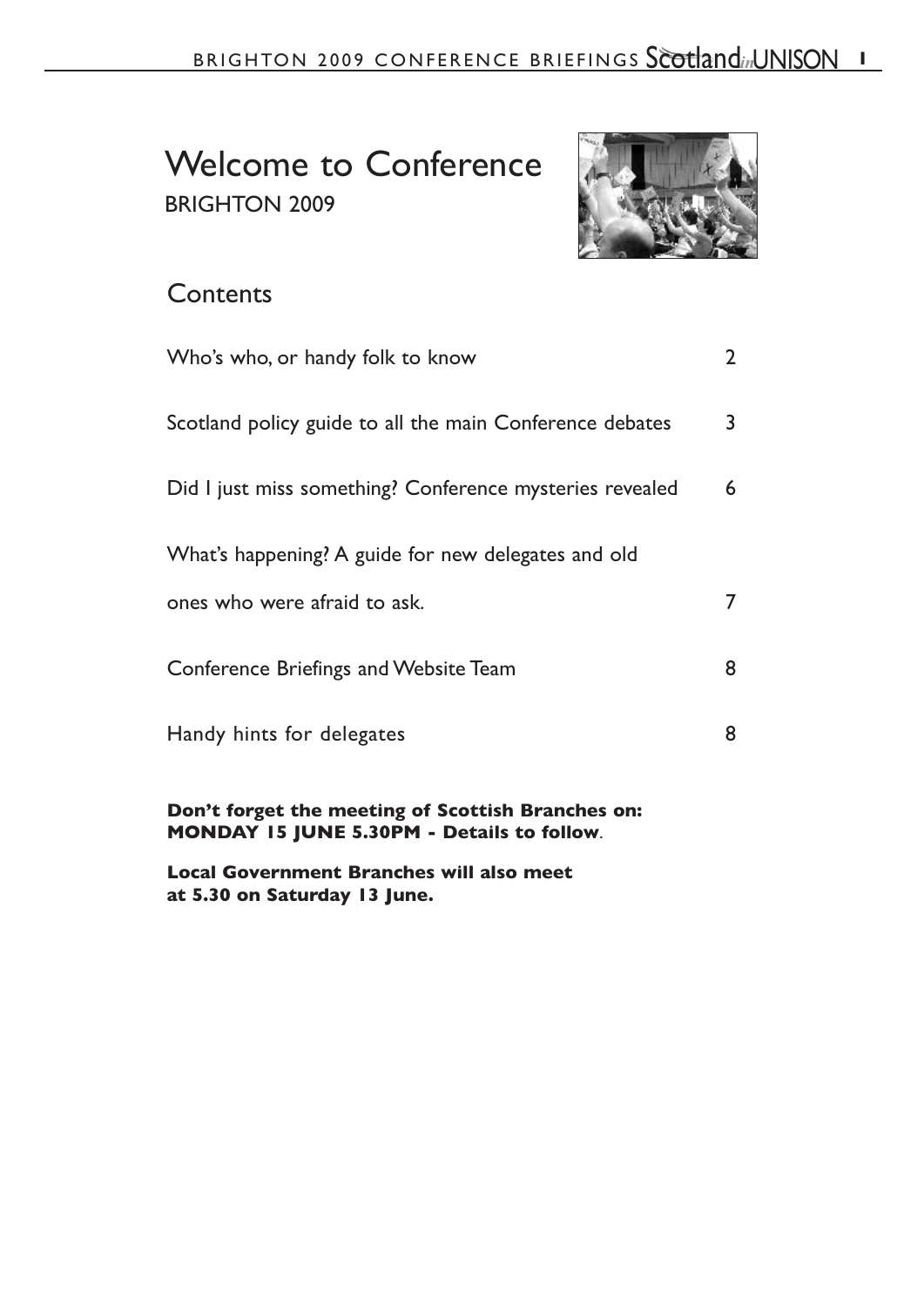# Who's who, or handy folk to know





## Mike and Lilian, Scottish Region Delegates

**Mike Kirby** and **Lilian Macer** are Scotland's delegates to Conference, elected by the Scottish Council of branches earlier this year.They are an essential source of information and fulfil a key organisational role.They can help you liaise with other branches and regions throughout the week.

They are very approachable and will keep you right if you need any advice. They will know how debates are being organised, who to speak to and, more importantly, how to get to speak.They will advise on Scottish policy and will speak for the Region in debates.



## Matt Smith, Scottish Secretary

**Matt Smith** is Scotland's top full time official, leading the union in Scotland in partnership with Mike Kirby, the elected lay convenor. Matt has a long and distinguished history in the trade union movement in Scotland. He is treasurer of the Scottish Trade Union Congress and is a past president of the STUC. Matt was appointed to the Calman Commission on Scottish Devolution.



## Sue Highton, National President

**Sue Highton** is the current president of UNISON, the highest lay member position. She will chair Conference throughout the week.

Sue is a nurse and lives in Sheffield. Sue started in the NHS in 1975 as a domestic at Grenoside General Hospital and, following her father's advice, sought out her union rep as soon as she got there. She became a NUPE member three hours after her first shift began.

Sue Highton



## Dave Prentis, General Secretary

**Dave Prentis** was elected general secretary of UNISON in 2000, took up the post on 1 January, 2001 and was re-elected in 2006.

Dave was born and brought up in Leeds and went to the University of London where he took a BA in history.This was followed by an MA in industrial relations at the University of Warwick.

Dave Prentis

He is a member of the TUC General Council, the TUC Executive and the Trade Union Labour Party Liaison Committee.



Bob Revie John Stevenson

## Bob Revie, Standing Orders Committee Rep

**Bob Revie** is Scotland's rep on the Standing Orders Committee which sets out the business for the week. Bob is the source of information on what's going on and whether your motion has any chance!

### John Stevenson, Briefings Team Leader

**John Stevenson** leads the the Scottish Communications and Campaigning Committee team who will issue daily briefings. They will also be updating the website with most of what goes out in print so you can get easy access. Approach John if you need to use any of the newssheet facilities.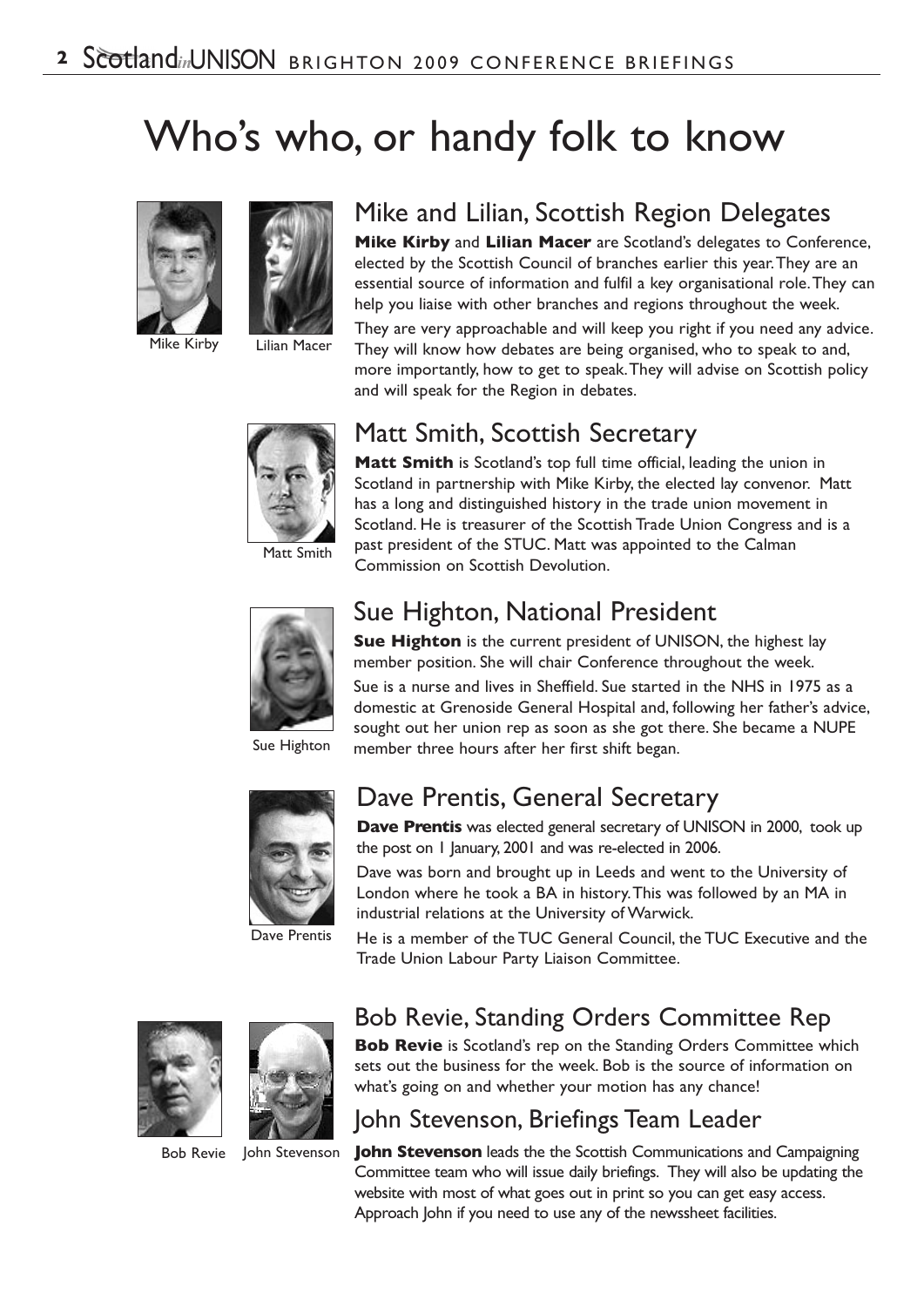# Scotland policy guide on all the main issues

Regional Delegates to National Delegate Conference, Convener Mike Kirby and Depute Convener Lilian Macer, preview the main debates at National Delegate Conference.

Branches, Regions, Self Organized Groups, Retired and Young members and the National Executive Council (NEC), submitted over 130 motions and associated amendments to the conference agenda.

The experience of recent years is that conference will manage to discuss no more than thirty or so of these motions, many of which will find themselves in composites agreed by the bodies submitting the original motions.

If your favourite is not discussed below, it is unlikely to be debated first time around and the only alternative will be in the reprioritisation exercise.This will take place on Wednesday evening/Thursday morning, for Friday afternoon business.

The Standing Orders Committee (SOC) has balloted Regions, the NEC, Self Organised Groups, National Young Members' Forum and the National Retired Members' Committee on what motions should be prioritised for debate at the Conference.

The Scottish Council meeting in April agreed Scotland's priorities. All but three of Scotland's priorities are likely to be debated.



*Mike Kirby surrounded by balloons. Make up your own jokes about that!*



*Lilian Macer makes a serious point as, after a long day, Dave Prentis chats to his teddy for comfort*

## Recruiting & Organising

Comp A (1,4) 2

Motions 1 & 4 (Composite A) welcome the recent growth in membership, look for a coherent and coordinated plan to market the benefits of trade union membership, and seek to dispel the myths surrounding migrant workers. As we are in a period of economic recession when public services will come under attack, the time to organize is now.

Motion 2 recognises the importance of supportive training for activists.

## Improved Representation - 5

The important place of young members in the organization, for now and the future is discussed in Motion 5, submitted by the young members' forum.

## Lay Structures

Conference in 2005 and 2007 overwhelmingly approved reports which recognized the need to make UNISON structures, the product of merger negotiations in 1993, more fit for purpose in the changing face of public services. This report on implementing previous decisions is a preface for a number of rule changes.

It seeks to make the rule book less

proscriptive, more enabling in the face of constant change, to facilitate different ways of organising, while safeguarding lay oversight and control of the bargaining machinery. The Scottish Committee has supported the general direction of travel, and the specific



*As you can see, some debates are totally rivetting*

changes, while recognizing the need to finetune to the particular circumstances in Scotland.

#### Collective Bargaining 14, Comp B

In time of economic recession, it is important to lay foundations for future growth. Developing our commitment to *Continued on page 4*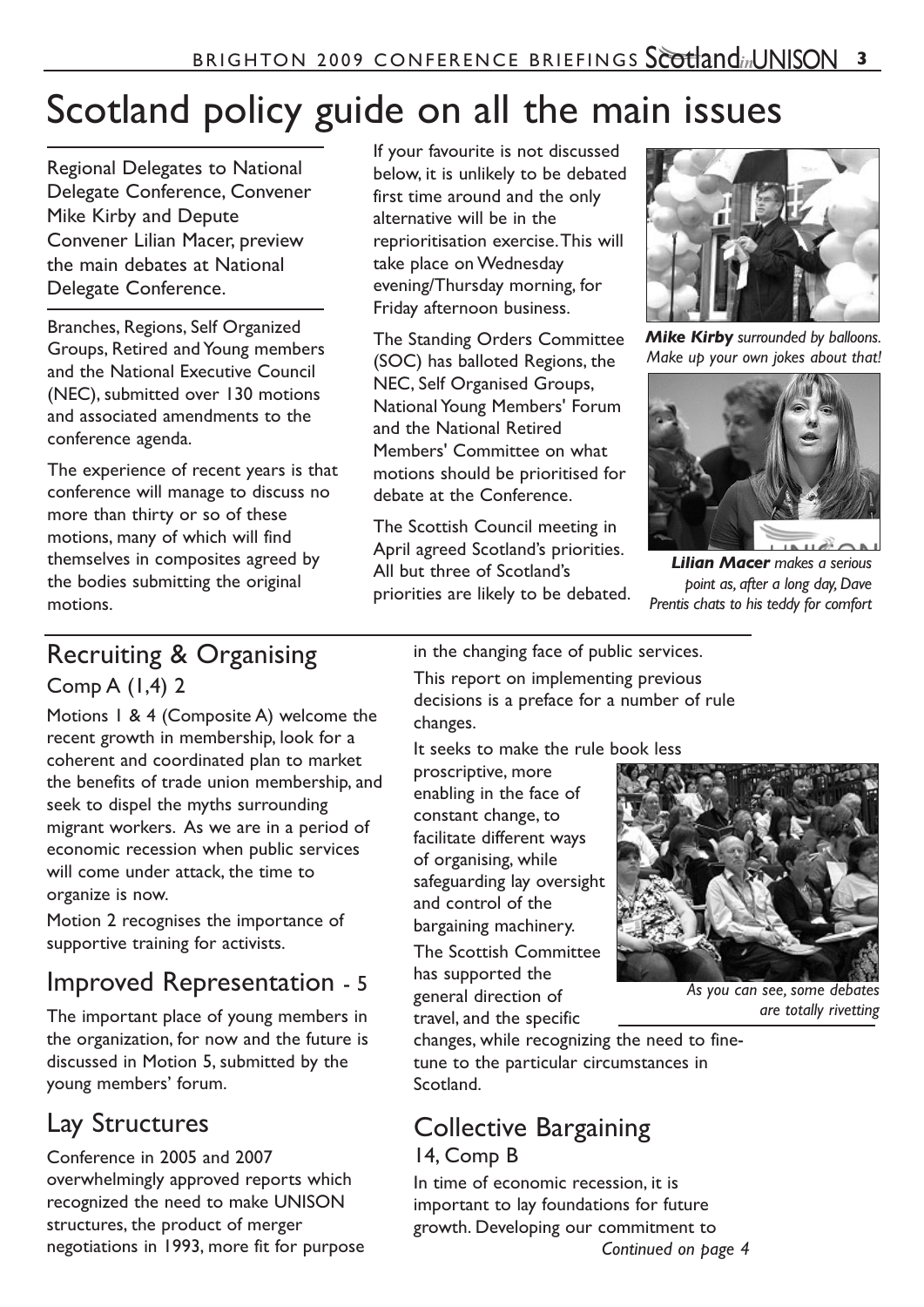#### *From Page 3*

apprenticeships (Motion 14) must be done in a properly negotiated framework, within the scope if the National Minimum Wage.

Hundreds of thousands of UNISON members will come within the scope of the Independent Safeguarding Authority in England & Wales, and the corresponding legislation in Scotland. Vulnerable people must have confidence in the services and those who provide them, and must be protected from those who may seek to



*hard enough!".*

exploit the relationship. However, many of these services are already regulated and members pay significant fees.There are clear bargaining objectives, training and organizational objectives identified in motions 15 &16 (Composite B).

#### Pensions - 21, 22, 23 Comp D

Public sector pensions have been defended successfully in recent years, but will come under ever-increasing pressure in recession. Aberdeenshire branch motion 23 is part of a likely Composite D with motions 21 &22.

The Retired Members' Committee keeps before us the campaigning objective of restoring the link between the basic state pension and earnings in motion 64.

## Reorganisation, Restructuring, Privatisation

#### 26, Comp E (32, 49) Comp G (39, 40)

In motion 26, Northern Ireland asks beyond PFI, what is the next scam? While NEC, in motion 31, states that the current recession, caused by the greed and "irresponsibility of speculators", demonstrates once again the importance of public services.

With a higher proportion of the economy in Scotland appropriately settled in public expenditure, as provider of services and an economic lever, it is right that Scotland has a high profile in the public services debates.

In Composite F (32, 49 and amendment), Yorkshire& Humberside and Scotland join forces in declaring our opposition to cuts in public services employment. In motion 37 we outline the challenges of the procurement model.

The growing shortage of affordable housing, the links of housing policy to the economic collapse, the important place of council housing and the potential regenerative effect of building new council housing at this time are set out in Composite F (35, 36).

The identification of bargaining resources and advice to address the challenges of the Shared Services agenda are highlighted in composite G (39,40).

#### Economy - Comp I, Comp H and 52

Composite I of motions 50, 54 and 55 and amendments will challenge any reader but represents a comprehensive analysis of what faces public services in the next few years and how the union should meet the challenge.

Composite H (51, 53) and motion 52 warn us that a time of economic recession the most vulnerable can be at risk of discrimination and attack.

## Employment Rights - 67

Legal protection for trade unionists acting as whistleblowers in expressing concern at apparent corruption or malpractice in motion 67, takes on an unusually topical air.

### International - Comp J and 82

NEC member Fiona Smith and Convener Mike Kirby were members of the recent STUC delegation to the Occupied Palestinian Territories and Israel.The reports are on the STUC website and a film is on FBUtube.

Their experience has informed the motion 72 and amendment on Justice for the Palestinians. This motion will form part of a composite | (72, 74, 77, 78, 79) in expressing solidarity, condemning the incursion and slaughter in Gaza, progressing the policy of Boycott, Disinvestment and Sanctions and seeking to review our relations with Histadrut.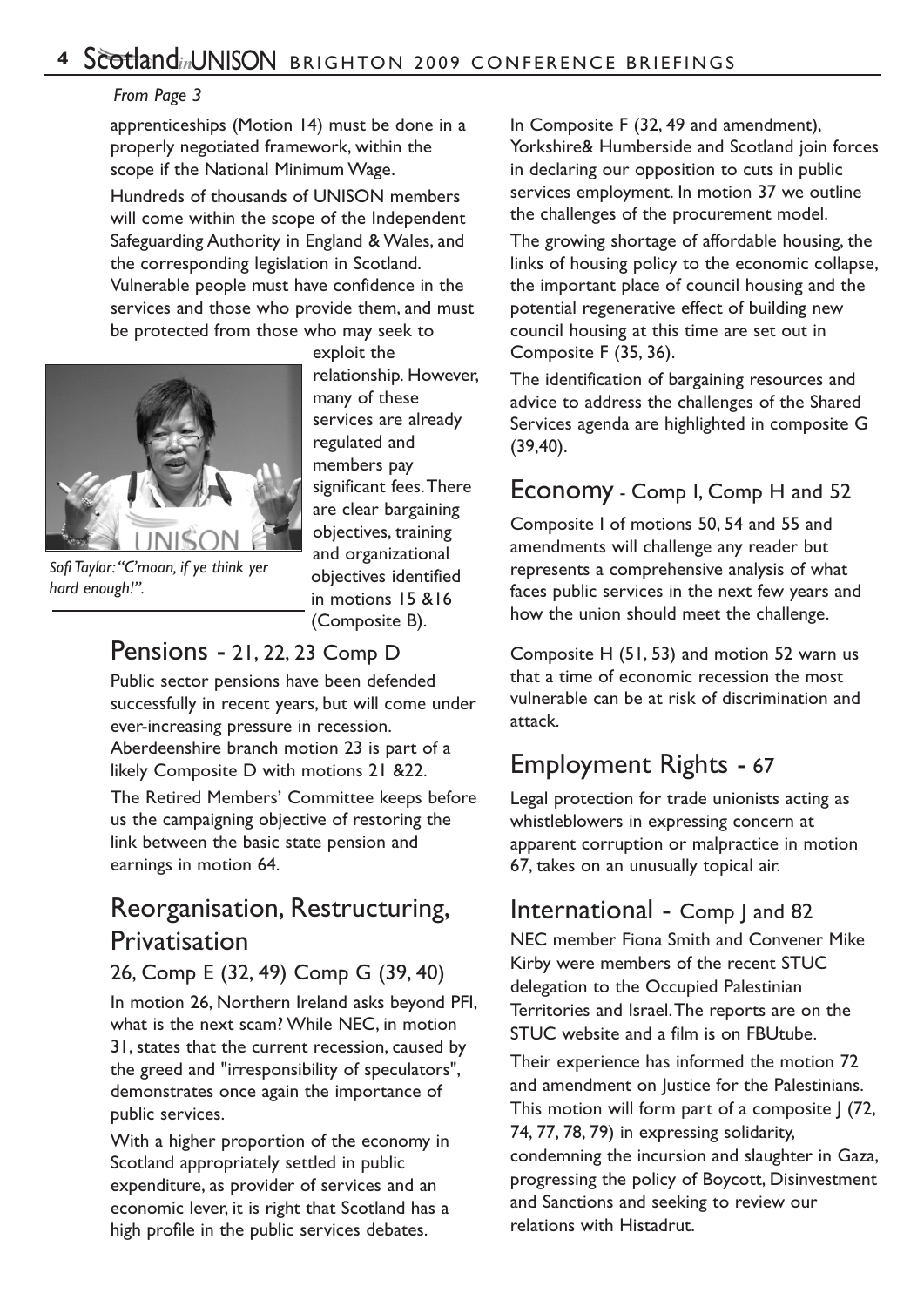As we celebrate the 50th anniversary of the Cuban Revolution, the initial perspective of the Obama administration offers the prospect of change in relations. Motion 82 seeks an end to the economic blockade and for the UK Government to normalize relations with Cuba.

## Europe - 87

Motion 87 from Cymru/Wales seeks to defend social Europe, extend workers' rights and oppose exploitation of foreign workers, evident in some recent judgments and actions by employers.

## Racism - 89, 90

The racism and fascism of the far right BNP has found itself on the streets of Scotland's cities in the European election campaign.They will seek to exploit the economic recession with their xenophobia. UNISON activists have a key role to play in countering their myths and lies (89, 90).

## Asylum & Immigration - 94

Many asylum seekers are highly skilled and educated people.The asylum process must be speeded up and the rights of asylum seekers to work should be extended, argue East Midlands in motion 94.

## Equalities - 96, 97, 98, 105

The current human rights framework and legislation must be developed, if we are to fully promote the awareness of discrimination on grounds of gender, faith, religion, race, age or sexuality or orientation or disability in the workplace and in UNISON (motions 96, 97, 98, 105).

## Social Policy

#### 106, 108, Comp K, 113

Motion 106 from the NEC argues that public services provide an important welfare safety net at a time of economic recession.

The UK has one of the worst rates of child poverty in the industrialised world and the

government is losing touch with its own targets to combat child poverty. Motion 108

sets out some campaigning priorities and objectives for the union.

The growing problem of **fuel poverty**, when at least 10% of disposable income is spent on fuel, is highlighted in motions 109, 111 (Composite K).

#### **Domestic violence**

counts for one in six of violent incidents, and that will include UNISON members who will need support at work, states motion 113.

## Environment

Comp L (116,117)

City of Edinburgh branch motion 117 contributes to a review of our policy and organising objectives called for in Composite L (116,117)

## Funding the Equal Pay Challenge - 125

Scotland was instrumental in motion 116 passed at 2008 conference, which set in place the union's financial plan for resourcing the strategy to pursue equal pay and to resist the challenges from the parasitical fee-claiming lawyers. Motion 125 presents the annual review called for at that time.



*We like a theme in the Conference Briefings and last year it was Indiana John. - Clockwise from left: Kate Ramsden, Pat Rowland, Bob Revie, Jane Carolan, Mike Kirby, Jane Aitchison and centre John Stevenson.*

*What could be the theme this year? Now let's see. Matt Smith is UNISON's Scottish Secretary - oh, and Matt Smith is the new Dr Who. Wonder if we can do anything with that?*

> *After all the speeches, listening to lively debates(!) and getting tennis elbow with all the voting, have some fun at....*

## **Celtic Night**

(Scotland,Wales, Northern Ireland)

## Thursday 18 June

See bulletin at Conference for more details Tickets from Pat Rowland *Remember to bring a prize for the raffle*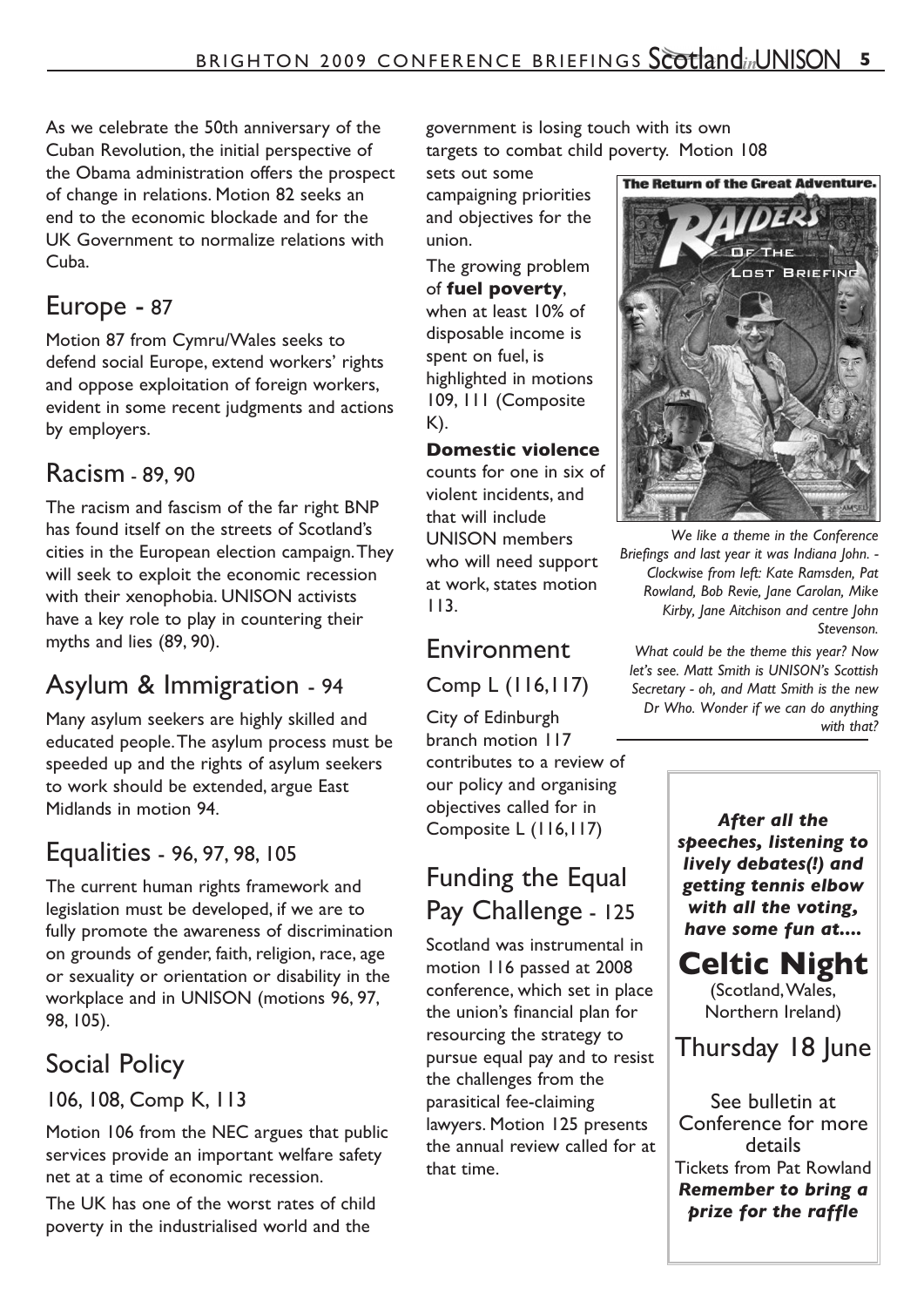# Did I just miss something? ALL YOU NEED TO KNOW ABOUT CONFERENCE MYSTERIES

After years of being caught out by jargon and sneaky procedural wheezes, your *SiU* scoop brings you a rough guide to help you out.

#### **Standing Orders Committee (SOC)**

Comprises reps elected by each Region (ours is Bob Revie and he's really helpful) and three from the NEC who organise the order of business,



*As the palanytpe shows, the standard of some debates is higher than others....*

#### composites and so on. A report will be issued each morning on the day's business and probably future business - this is really important to understanding what is going on. Sometimes their rulings are challenged but it rarely makes sense to do so since the committee reflects regions' priorities.

#### **NEC Positions**

Most motions haven't got a chance of being heard and will be referred to the NEC, or somewhere. So it is worth looking to see what position the NEC has taken on your motion.

#### **Agenda and Priorities**

The running order (you'll get one at Conference) is set after consultation with regions on priorities. Motions are grouped into 'themes' to avoid duplication and the risk of voting against what we'd voted for earlier (yes we've done that before!).

#### **Friday priorities**

Come Friday (oh, come, come Friday), there is a chance to re-prioritise your pet motion that was not reached. On Thursday, we will circulate branches with a form to pick their priorities for Friday afternoon.These will be collated and go to the SOC which will set out a Friday pm agenda that reflects Conference's wishes.That can be an eye-opener!

#### **Emergency motions**

Conference has to vote to hear emergency motions in the first place (after the SOC has

decided it is an emergency and is relevant and competent).To qualify for an emergency, it must have been impossible to submit the motion before the deadline.

#### **Composite**

An amalgam of similar motions drawn together into one motion that nobody likes! Not fair really, because many composites do succeed in combining areas of agreement through negotiation.You will get a composites booklet before Conference and probably new ones issued throughout the week.

#### **Suspending Standing Orders**

A super wheeze (needing a two thirds majority) to get an outside speaker up or do something that's not on the agenda.To be avoided in most cases because it cuts across agreed priorities.

#### **Grouped Debates**

Where a pile of similar motions and amendments are all moved one after the other, there is an all-in debate and we vote on them one after the other at the end.

#### **Reference Back**

Reports, such as the annual report or standing orders report, are presented to conference for approval. If someone is unhappy with part of the report they can ask for "reference back", meaning that committee or working group that prepared the report should reconsider that section.

#### **Remittance**

When the NEC asks for a motion to be referred to them for further clarification, elaboration, or investigation.

#### **Scottish delegates**

Mike Kirby and Lilian Macer are this year's Scottish Regional delegates. They are there to help, especially if you want to get into a debate - they'll tell you how, who to see, and if you're not careful (or lucky), what to say! Sincerely folks, they are an essential source of advice, information and help.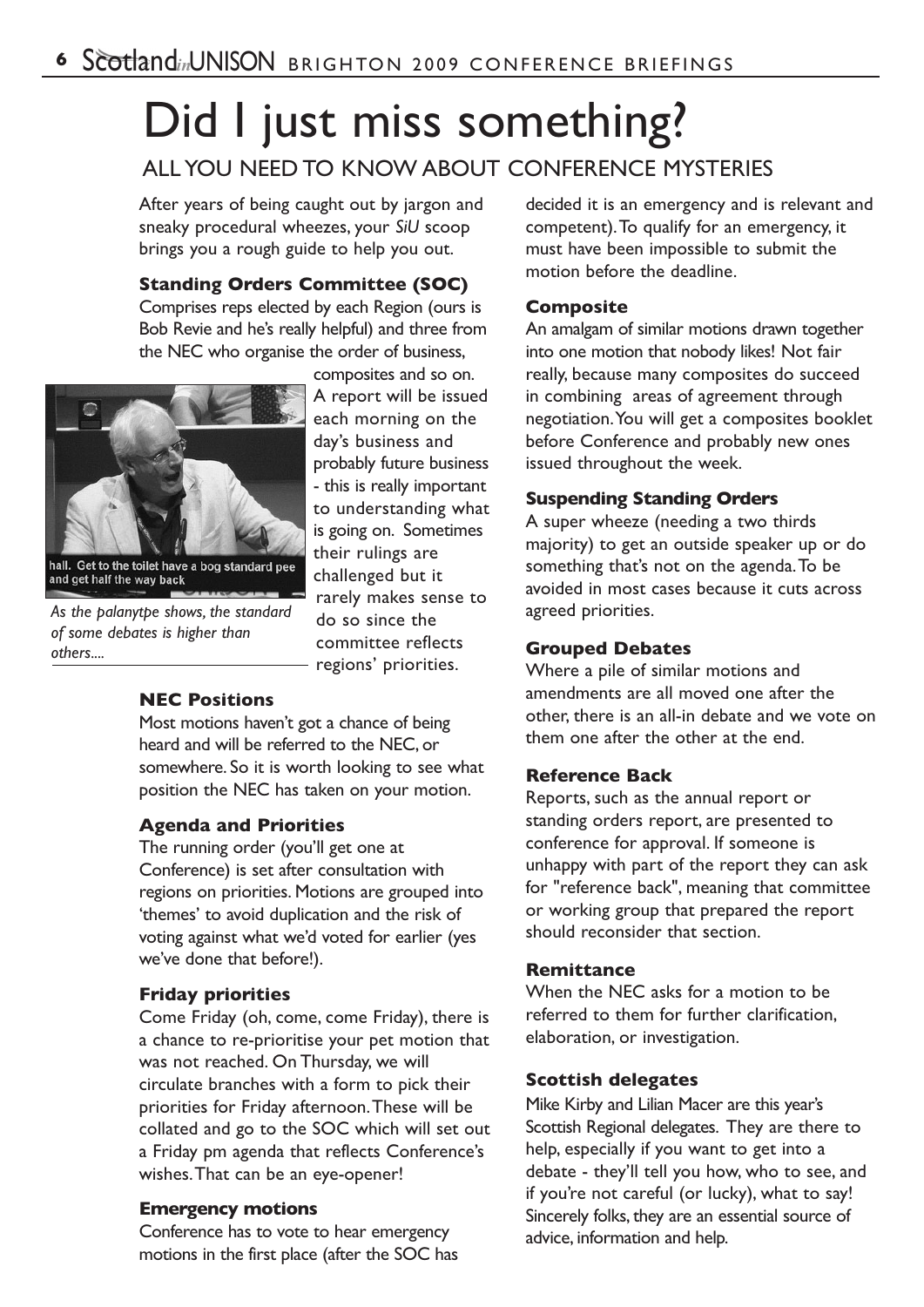# What's happening?

#### GUIDE FOR NEW DELEGATES (AND OLD ONES WHO WERE AFRAID TO ASK)

With up to 2,500 delegates and visitors, Conference can be a daunting prospect, especially if you don't know what's happening. But now you will, thanks to *SiU*'s handy guide.

#### **Scotland Meeting**

Monday's Scotland delegates' meeting gives last minute information and discusses Scottish input. It is also your chance to push your issues (see p1).

#### **Seating Plan**

There should be a seating plan in this pack. We traditionally get at least one seat wrong - so if you find yourself sitting on someone's knee, it's likely to be a mistake.

#### **Credentials Bar Code**

No this is not a secret sign to get a drink. Your credential card has a bar code which will scan you in*.* You must wear the card at all times. Wearing it at your waist is not helpful to the scrutineers, will lead to delays and may end up with more than you expected being scanned!

#### **Conference Guide**

This details all motions submitted. It also has more detailed useful information.You will also get a booklet with composite motions, listed by letters of the alphabet (usually with the numbers of the motions in brackets).

#### **Speaking, speakers lists, timings**

Seats for speakers FOR and AGAINST are labelled at the front. If in doubt, staff at the Rostrum Control will help.

In any case it is best to tell them you want to speak because they will have a list - and with amendments it is not always clear which seat you should be in. It also helps to speak to the Scottish Regional Delegates first!

Speakers can speak *only once* in a debate (except for the right of reply). Movers get five minutes. However, Conference sometimes reduces this.You will get warning to chainsaw all those bits you loved dearly out of your speech. Subsequent speakers get three minutes.

*Always start your speech by giving your name and your branch.*

#### **Right of Reply**

The mover of a motion is allowed a Right of Reply at the end of the debate or before voting on an amendment (but not both). This is a reply to points raised in the debate and cannot be abused by introducing new stuff (although many try it).

#### **Voting**

Normally votes are taken by holding up bright coloured cards and the President will decide



*NEC members anxiously study the first UNISON Scotland briefing of the week.*

whether a count is needed.

If it is close, or a major issue is involved, the chair can call for a branch card vote. Delegates can also call for a card vote but only if 10% of us shout out with voting cards up immediately. If this is on an amendment, the debate is suspended until the result is known.

Branch card votes are stamped with the voting entitlement of your branch and with either FOR or AGAINST.

The correct number must be used for the particular vote.

#### **Procedure**

Like any other formal meeting, Conference is run by a series of rules. This often seems very bureaucratic but the system ensures some semblance of order is kept. The President chairs Conference and their ruling on any issue is final.

*See page 8 for rostrum lights, points of order and handy hints...*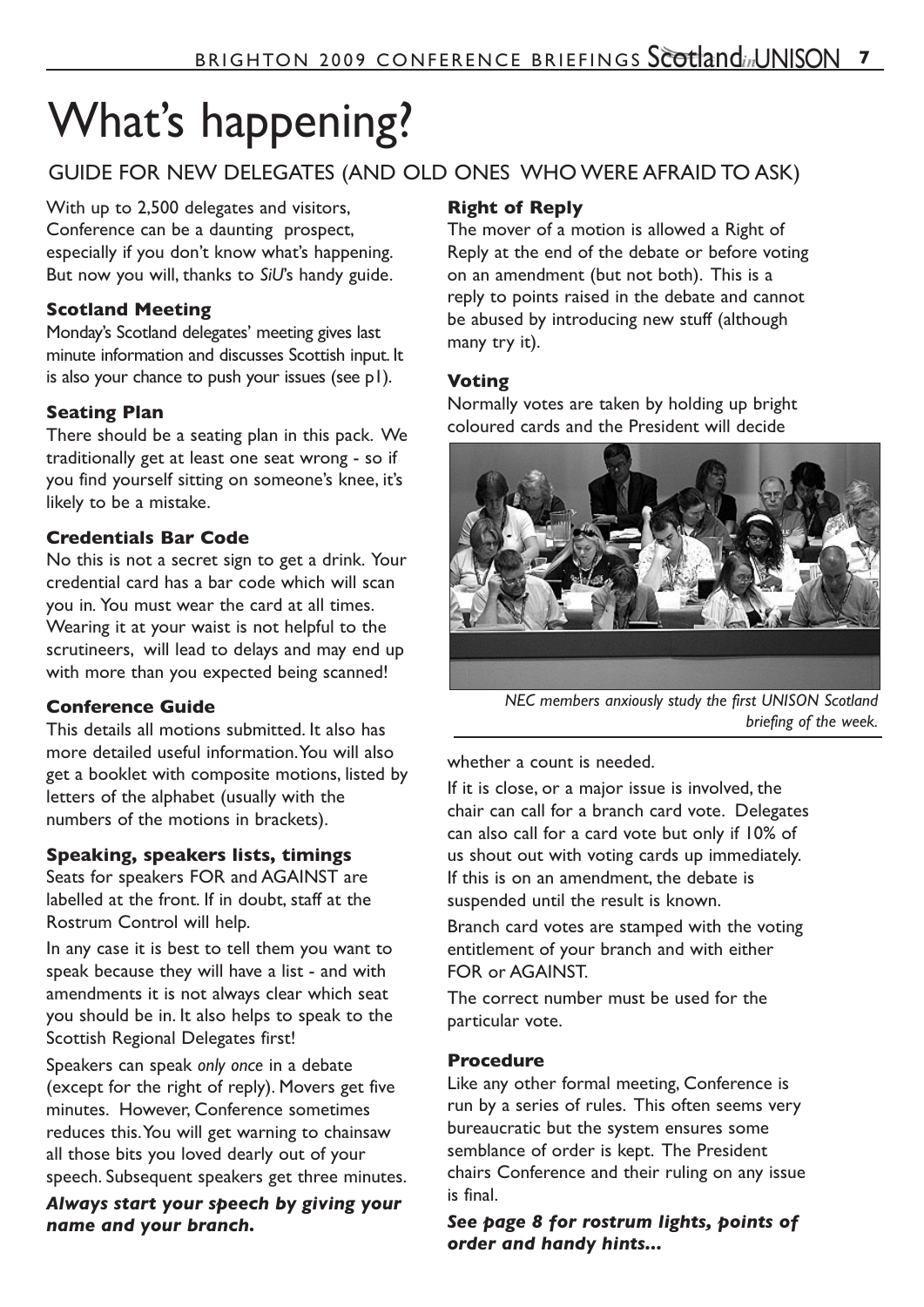# Conference briefings and website service



*The Briefings Team's Jane Aitchison and Kate Ramsden with.... aye right!*

The Scottish Communications and **Campaigns** Committee, along with the Regional delegates, will issue daily briefings during Conference week.

It is not a 'News'

service after the event (after all you were there), it is for briefing delegates *before* the event. However, we will issue some special reports as a basis for branch magazine reports back home.We will also be updating the website with most of what goes out in print

so you can get easy access at www.unisonscotland.org.uk/conf2009.

The service is also there to be used by branches to promote motions within Scottish policy.

In special circumstances we can also help with typing and communications with branches, press etc back home.

Your contact is *SiU* editor **John Stevenson** who leads the team with **Jane Aitchison** and **Kate Ramsden**, with other committee members helping out too.

You will find the team in the Newssheet area but please do not visit in numbers, it is very busy.

## Blinkin' lights and points of order AND A RANGE OF OTHER HANDY HINTS

### Timing for speeches is shown by lights on the rostrum....

... but even if you don't notice the light, there is



*No Jane, the lights still work even if you shut your eyes.*

speaker.

always some bright spark who will shout 'time', usually when they're not agreeing with you.

It can be useful to have an 'escape clause' in your speech to cut to so you can finish on a good note..

#### *The lights mean....*

Yellow: means the speaker has a minute to go.

**Red:** means 'zip the lip' now, not after you've made ten more points.

**Green:** means a point of order has been raised and will be heard before the next

## **Points of Order**

You can move 'next business', 'adjournment' or 'private session' but the most used is'that the question be put'.

The President must put this to Conference and, if carried, we go straight to the right of reply, and the vote on the motion or amendment. (The chair can caution there has not been enough debate.)

You can only move most points of order if you haven't already spoken in the debate.

## Handy Hints

#### **Card Votes**

- If you split your vote, make sure the figures add up.
- make sure you've SIGNED your card
- and that the branch name is on it.

#### **Credentials**

 Get your photo in advance. Photo booths are few and far between.

#### **Consideration**

- We hope the Scottish Briefings will be of some use to you. But for safety, do not leave papers on the floor.
- Don't leave mobile phones on.
- Don't walk in front of the signers.
- **Lots of people will be pushing papers** and leaflets at you as you come to Conference. Not taking one does not make you a bad person! If you took them all, you would be like a walking rain-forest anyway.